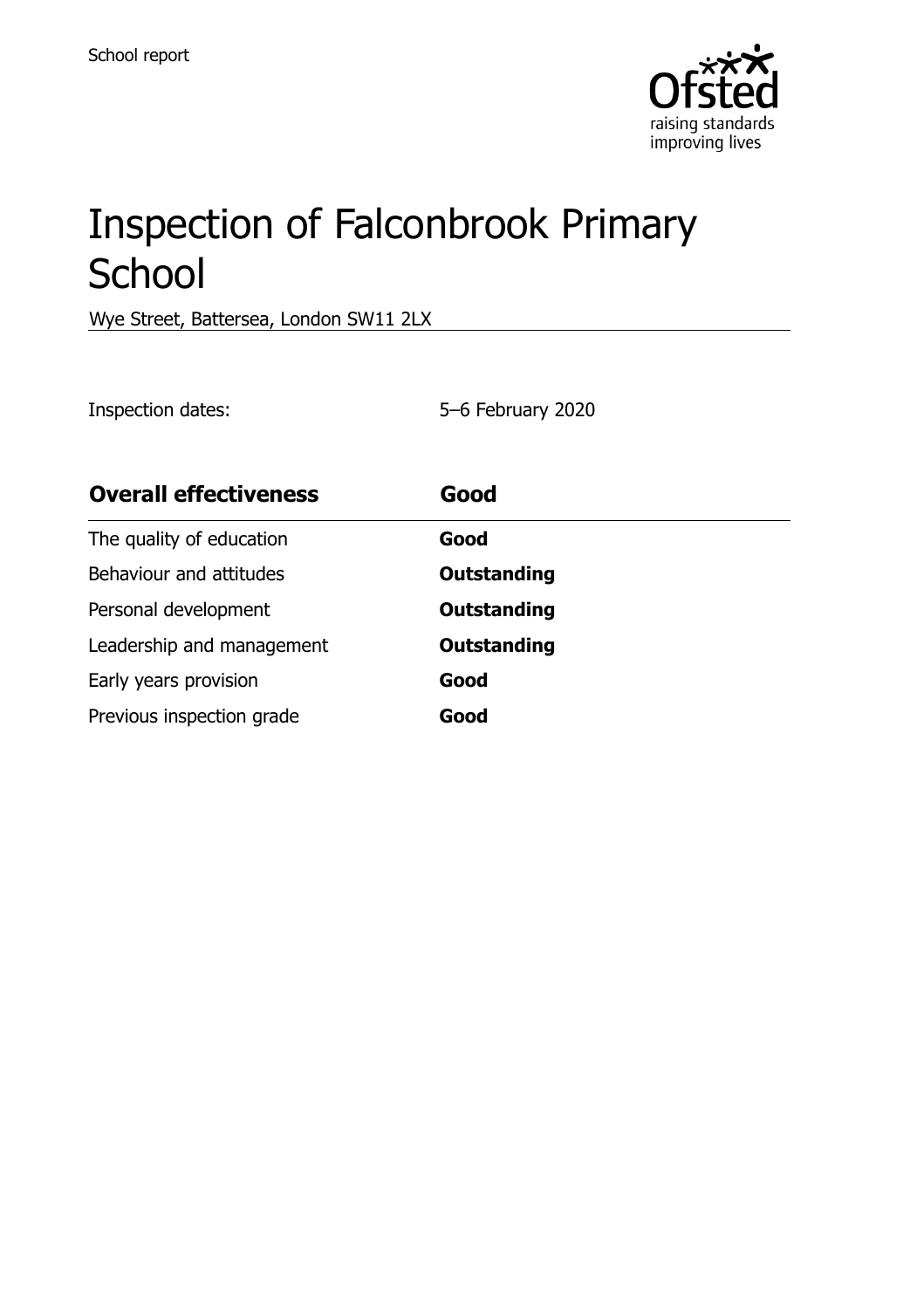

## **What is it like to attend this school?**

Pupils like coming to this school. They feel happy because teachers understand their needs as individuals. Pupils believe the school is a safe place for them. They said that the school teaches them to be kind and caring to each other. Leaders are ambitious for their pupils. Pupils also have high expectations of themselves and put effort into their learning. They achieve well.

Behaviour in classes is exemplary. Pupils behave well and concentrate on their lessons. They help each other. At breaktimes, they play well together. Pupils said that there are not many problems with bullying. They are confident that staff take any problems seriously and sort them out. There is an emphasis on pupils learning self-discipline, not just behaving well to earn rewards.

Leaders have made sure there is an atmosphere of mutual respect in the school. Relationships are strong. Pupils have lots of opportunities to learn responsibility. For instance, they can be 'eco-warriors' or 'PATH pals'. Teachers understand that not all pupils get the chance to take part in activities outside school, so they give pupils lots of experiences that broaden their knowledge of the world. Special events such as storytelling week, science week and enterprise week add to pupils' enjoyment of school.

#### **What does the school do well and what does it need to do better?**

Leaders introduced a new curriculum plan in September, building on previous schemes of work. Staff have thought carefully what pupils in each year group need to know to be successful. This has resulted in a well-planned curriculum where learning builds on what children already know. Lessons are interesting. Pupils are enthusiastic and engaged, and their excellent behaviour also contributes to effective teaching. Pupils remember previous learning very well. For instance, Year 3 children could talk about what they had learned about Guy Fawkes in Year 2. They understood the reasons for his actions. The same kind of in-depth understanding of historical events also came through when they talked about Year 3 work on Boudicca. They understood why she wanted to fight the Romans. However, it is not yet possible to see the full impact of the new plans on pupils' achievement in all subjects.

Leaders think through and evaluate changes they make to the curriculum. They make sure that teachers receive high-quality training and coaching for different subjects. The result is that teachers have a common understanding of the school's approach. This is one of the reasons pupils produce a high standard of work. For example, in mathematics a consistent approach to teaching new concepts enables all children to solve problems successfully. Pupils move from using concrete objects, to visual representations to conventional recording. This helps them to consolidate their learning in mathematics. They have regular opportunities to revise and practice their fluency in number work.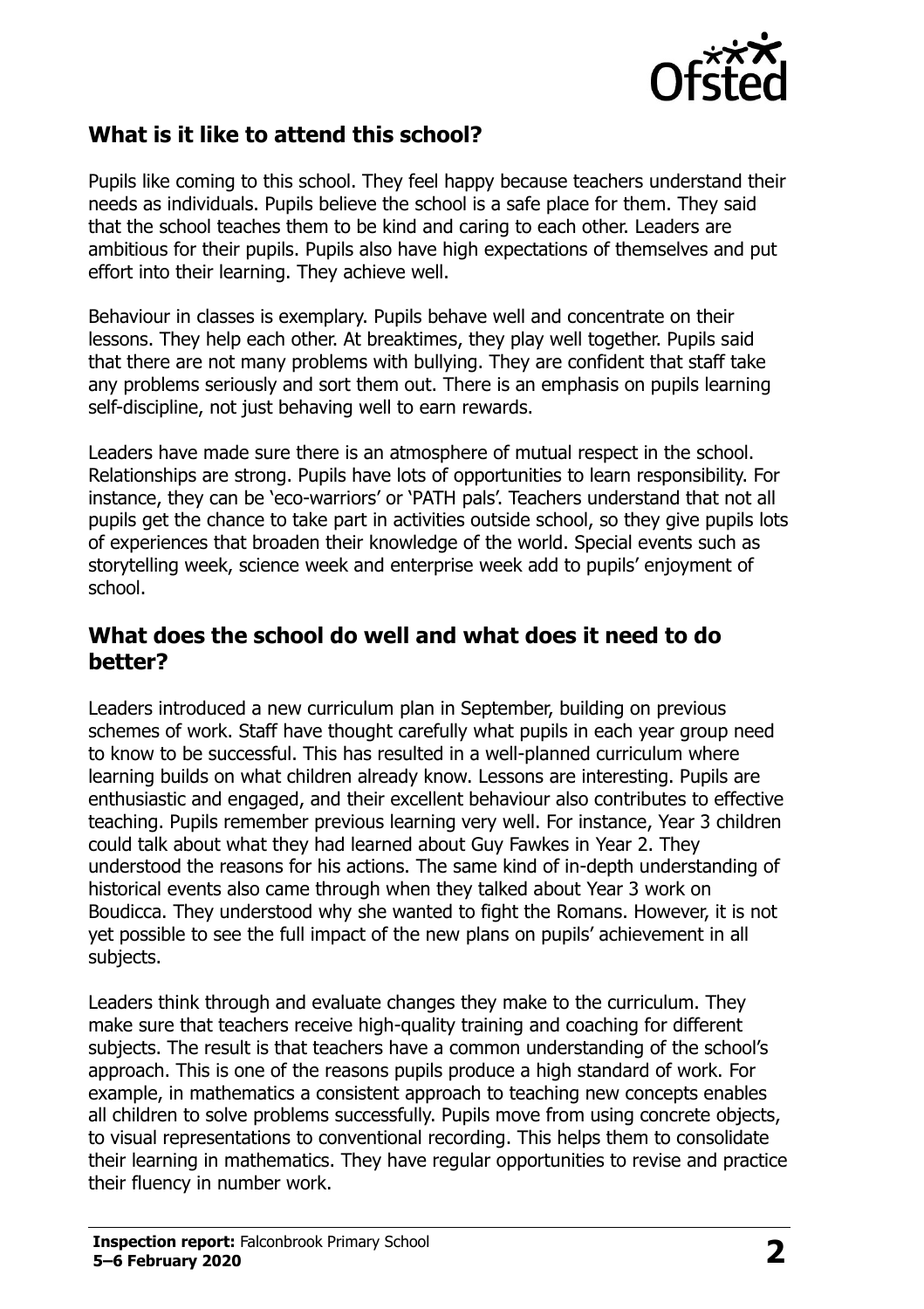

Leaders put great importance on making sure that pupils learn to read as fluently as possible. They have made sure all staff who teach reading have high-quality training. Teachers assess children frequently, so that they know exactly what to teach them. Good training and accurate assessment mean that pupils move through the school's phonics programme rapidly. Teachers have developed an approach to the teaching of comprehension which staff from Nursery to Year 6 understand. This means that pupils throughout the school develop good comprehension of texts. Leaders organise workshops to help parents support their children's learning. They make sure that pupils hear a wide range of stories. Pupils read books matched to their broad level in reading. However, the least able children and pupils do not always have books accurately matched to the sounds they have learned.

In Nursery and Reception, the school's focus on improving children's language is particularly strong. Teachers know how to extend children's language and thinking. They foster children's confidence and ability to speak very well. They plan interesting activities, which motivate children to ask questions.

Planning for pupils with special educational needs and/or disabilities (SEND) is a strength of the school. Staff make sure that pupils access the same work as others when appropriate and encourage them to be independent in their work. The school's approach to behaviour supports all pupils to improve, including those with SEND.

Leaders believe that many pupils come to school with a narrow range of experiences. They make sure that pupils take part in visits and activities to compensate. Leaders have made sure that pupils have access to a broad range of activities beyond the curriculum. More than two-thirds of children take part in an activity club through the school. An innovative partnership project with an independent school helps prepare Year 6 pupils for the move to secondary school. Pupils take part in events with arts organisations such as the Royal Ballet and Tate Britain. In Year 5, all pupils take part in chess lessons. Projects linking faith and art contribute to pupils' understanding and respect for each other. One pupil said, 'We all believe different things, but we can learn from each other.'

Leaders, including governors, have a clear vision for the school. They want it to improve pupils' life chances. They have found solutions to some of the challenges they face. Governors monitor the school's work and hold leaders to account effectively. They do not always fully appreciate its areas of strength.

#### **Safeguarding**

The arrangements for safeguarding are effective.

Leaders carry out all necessary checks on people working in the school. Staff receive a broad range of safeguarding training. They are well informed about the risks their pupils may face outside school. Staff know what signs should cause concern about a pupil. They understand how to act on and report any concerns. Leaders have created an 'early help hub' to support families before difficulties escalate. This has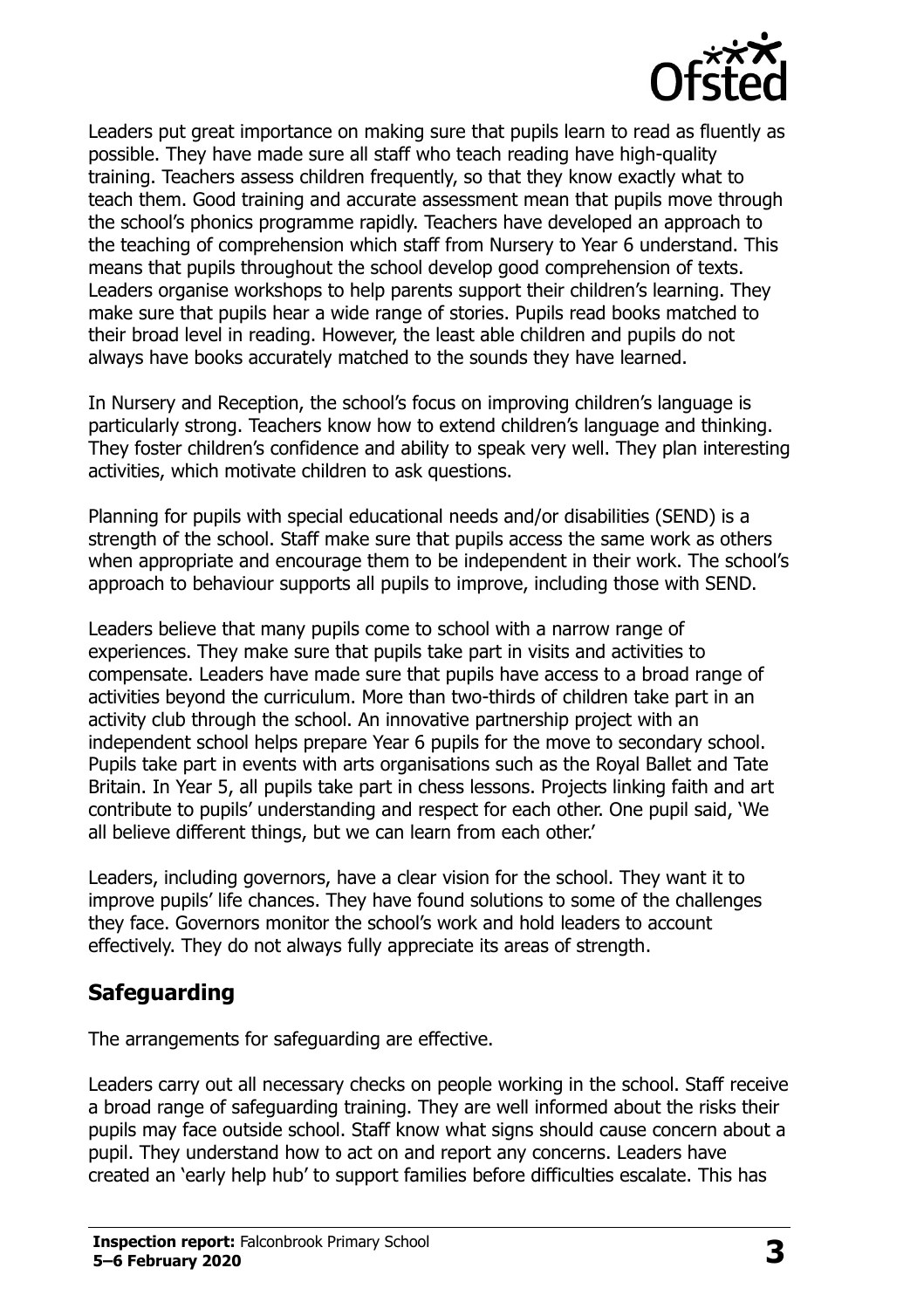

reduced the number of pupils at risk substantially. The school works effectively with outside agencies when they believe pupils are at risk.

# **What does the school need to do to improve?**

## **(Information for the school and appropriate authority)**

- The curriculum is well planned and well structured. It meets the needs of pupils in the school. However, although it builds on the previous schemes of work, the current version of subject planning has only been in place since September 2019. Leaders need to continue developing and refining these plans so that they support pupils' high achievement across all subjects.
- **Pupils take home books that are matched to their broad reading level, but not** closely to the sounds they know. This means that they are not able to practise applying the sounds they have learned in their phonics lessons. Leaders need to make sure that pupils, especially the least able, have regular opportunities to take home books matched to the sounds they know.

## **How can I feed back my views?**

You can use [Ofsted Parent View](http://parentview.ofsted.gov.uk/) to give Ofsted your opinion on your child's school, or to find out what other parents and carers think. We use Ofsted Parent View information when deciding which schools to inspect, when to inspect them and as part of their inspection.

The Department for Education has further [guidance](http://www.gov.uk/complain-about-school) on how to complain about a school.

If you are the school and you are not happy with the inspection or the report, you can [complain to Ofsted.](http://www.gov.uk/complain-ofsted-report)

## **Further information**

You can search for [published performance information](http://www.compare-school-performance.service.gov.uk/) about the school.

In the report, '[disadvantaged pupils](http://www.gov.uk/guidance/pupil-premium-information-for-schools-and-alternative-provision-settings)' refers to those pupils who attract government pupil premium funding: pupils claiming free school meals at any point in the last six years and pupils in care or who left care through adoption or another formal route.

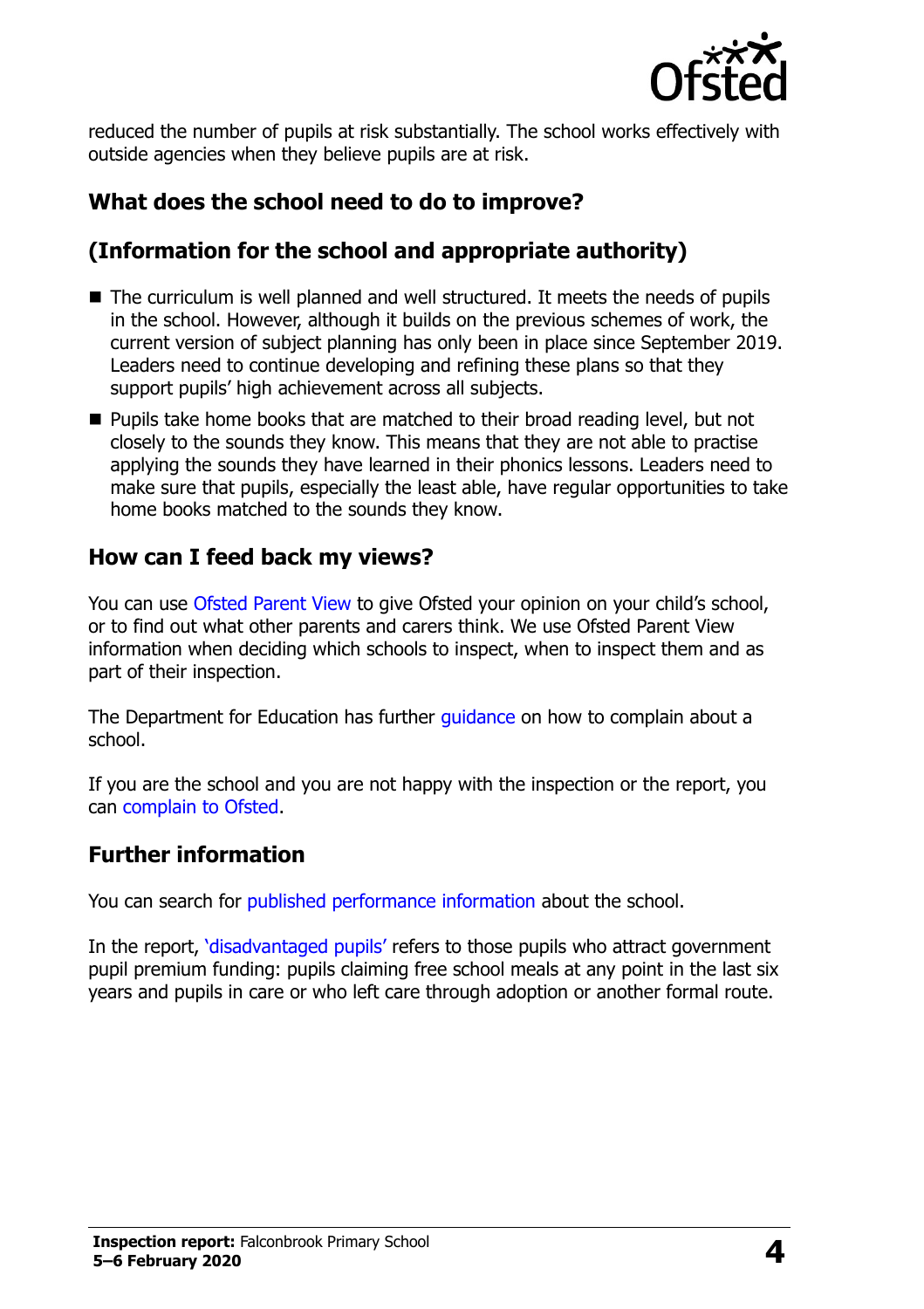

## **School details**

| Unique reference number             | 101006                                                            |
|-------------------------------------|-------------------------------------------------------------------|
| <b>Local authority</b>              | Wandsworth                                                        |
| <b>Inspection number</b>            | 10110408                                                          |
| <b>Type of school</b>               | Primary                                                           |
| <b>School category</b>              | Maintained                                                        |
| Age range of pupils                 | 2 to 11                                                           |
| <b>Gender of pupils</b>             | Mixed                                                             |
| Number of pupils on the school roll | 276                                                               |
| <b>Appropriate authority</b>        | Local authority                                                   |
| <b>Chair of governing body</b>      | S Jones                                                           |
| <b>Headteacher</b>                  | Stella Smith                                                      |
| Website                             | www.falconbrook.wandsworth.sch.uk                                 |
| Date of previous inspection         | 2 March 2016, under section 8 of the<br><b>Education Act 2005</b> |

## **Information about this school**

Since the last inspection, the school has developed provision for two-year-olds.

## **Information about this inspection**

We carried out this inspection under section 5 of the Education Act 2005.

- We met with the headteacher, deputy headteacher, subject and phase leaders, and the special educational needs coordinator (SENCo). We spoke with a range of staff, including teachers and non-teaching staff, about their experiences of working in the school. We met with members of the governing body and a representative from the local authority.
- We did deep dives in these subjects; reading, science, mathematics, writing and history. We looked at the school's curriculum plans, visited lessons and scrutinised pupils' work. We also met with pupils to discuss their learning and listened to them read.
- We looked at the single central register of staff checks, met with the designated safeguarding lead, and talked to staff, governors and pupils about safeguarding.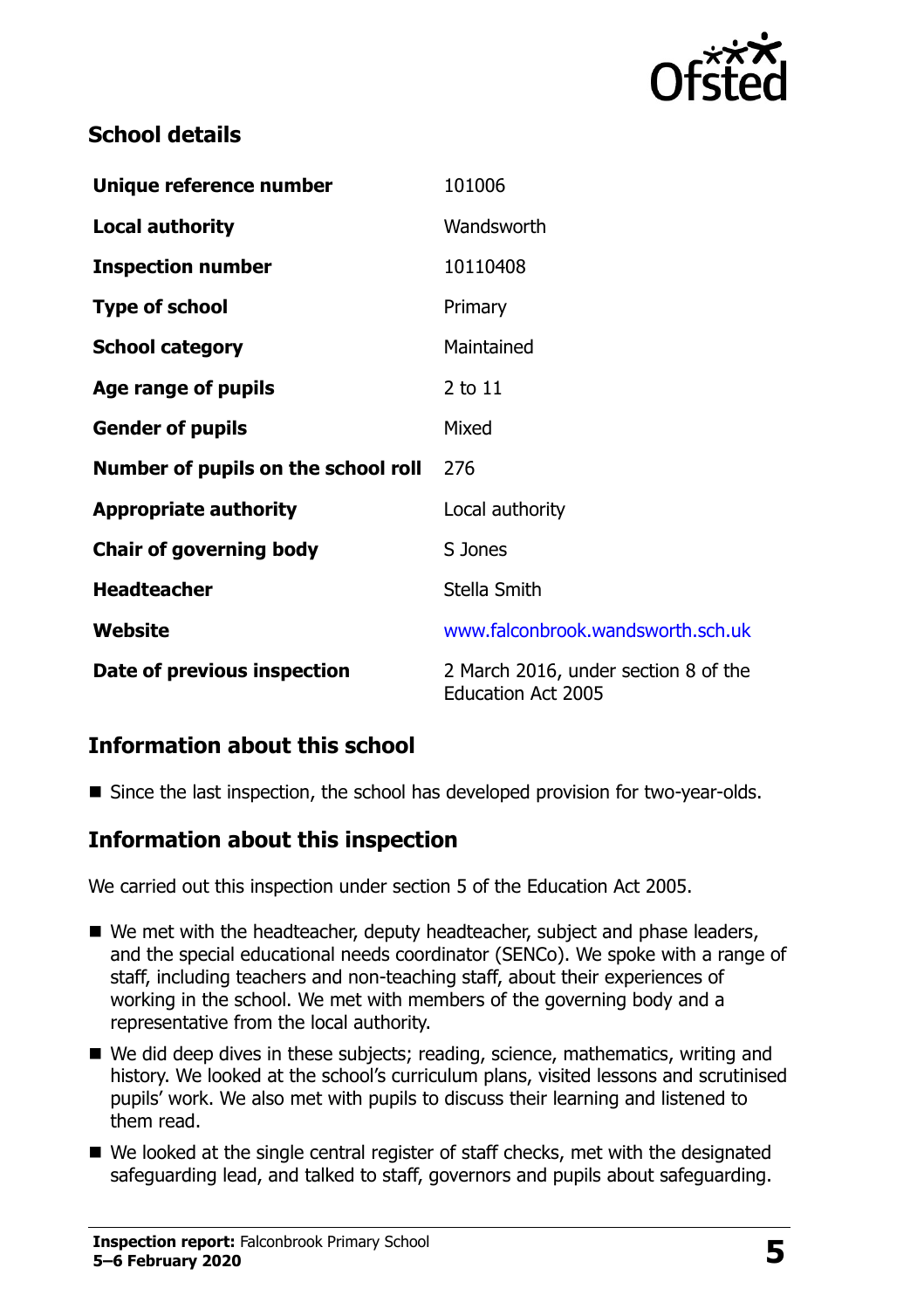

■ We observed the behaviour of pupils in classrooms, at breaktimes and at lunchtimes.

#### **Inspection team**

Bryony Freeman, lead inspector Her Majesty's Inspector

Lando Du Plooy **Canadia Except Control Control Control Control Control Control Control Control Control Control Control Control Control Control Control Control Control Control Control Control Control Control Control Control** Lisa Farrow Ofsted Inspector